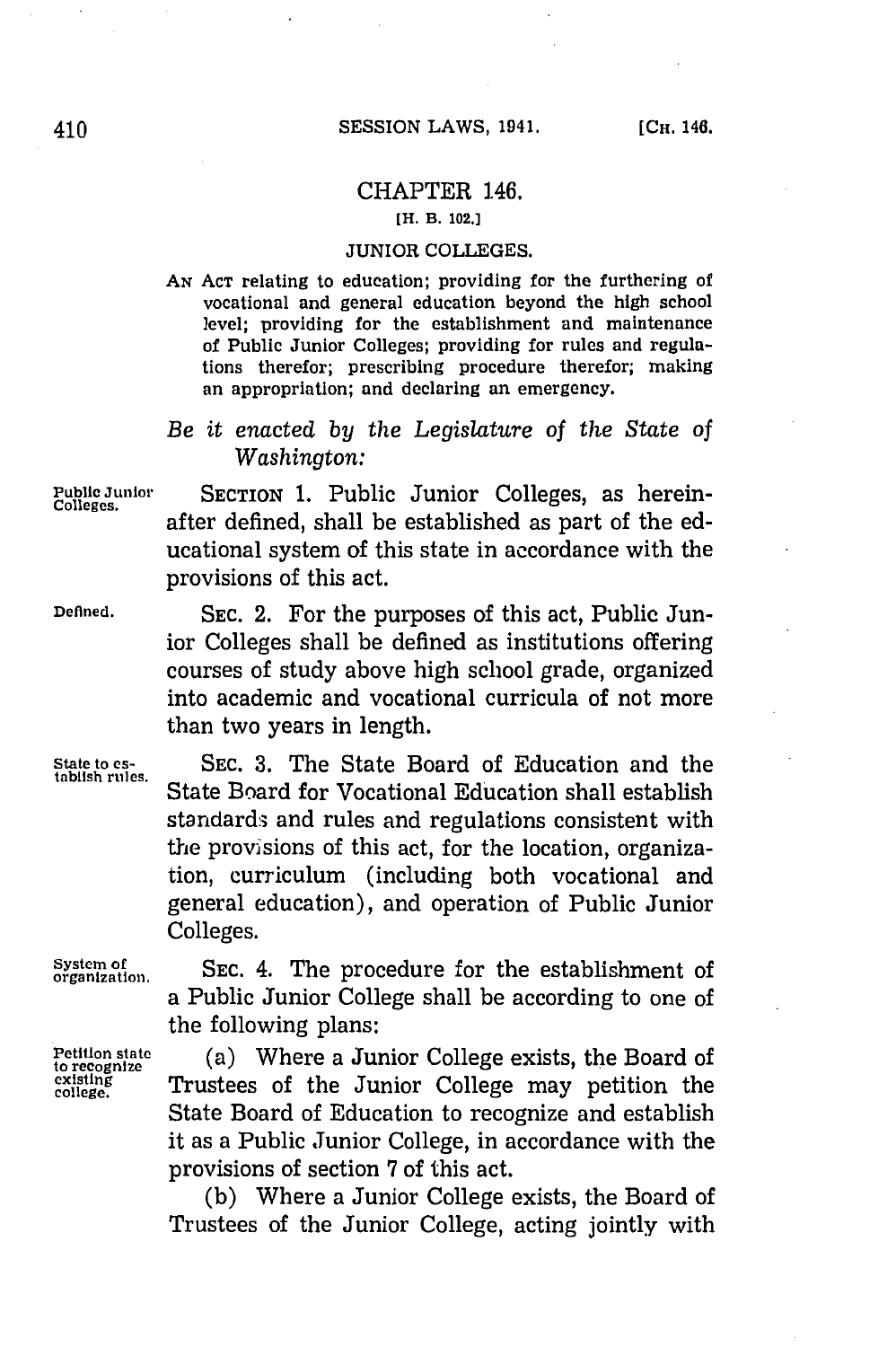the Board or Boards of Directors of one or more high **College and joint H. S.** school districts served **by** the Junior College, may **DIstrict may** petition the State Board of Education to recognize and establish it as a Public Junior College. If the said petition is granted the Board or Boards of Directors of such high school district or districts shall thereafter constitute the Board of Trustees of the Public Junior College.

(c) In a community where a Junior College **Establish-~** does not exist, one hundred qualified voters or the **tion of vo'ters** local School Board or Boards may petition the State Board of Education for the establishment and operation of a Public Junior College in their community, to be organized according to sub-section (a) or **(b)** of this section.

SEC. 5. The State Board of Education, upon re- **Duty of** State Board. ceipt of any application submitted under the provisions of section 4, shall pass upon its legality, and shall investigate the resources of the area to be served, taking into consideration the potential student body, whether or not the standards established **Investigate** under the provisions of section 3 can be fulfilled, and **upon appli**such other criteria or requirements as may seem proper to the Board, with due regard to the welfare of the state as a whole, as well as that of the area served. If in the opinion of the State Board of **Ed**ucation the resources of the area designated in the application warrant the establishment of a Public Junior College, the Board shall so certify to the **Board may** Governor, who shall thereupon authorize necessary **Governor**. action to establish and put into operation a Public Junior College at the location specified in the application.

SEC. 6. The general government of each Public Government Junior College, except as otherwise provided in sec- **Board.** tion 4 **(b),** shall be vested in a Board of five members, to be styled the Board of Trustees. These Board Trustees shall be appointed **by** the Governor, with **Governor.**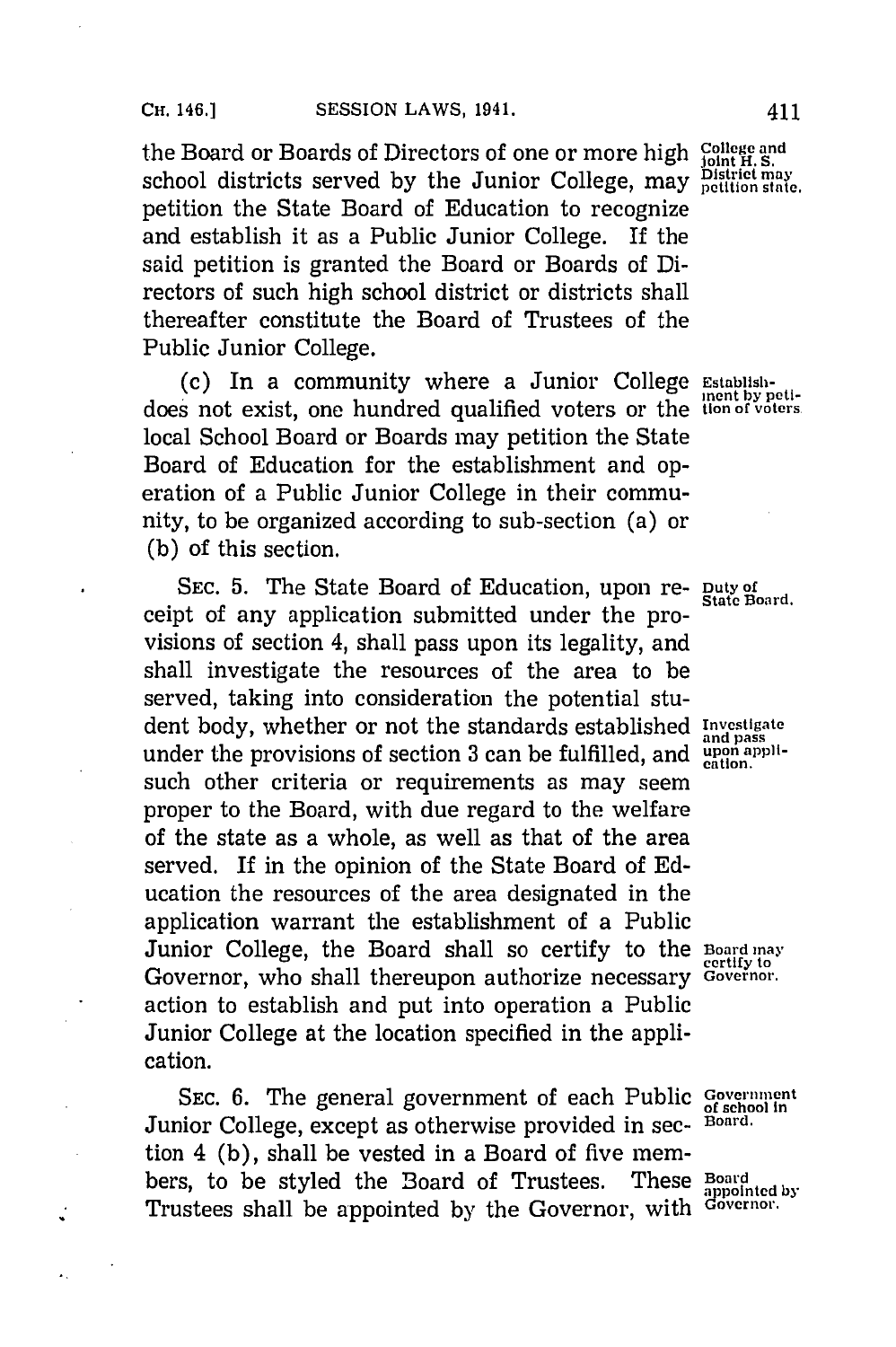Consent of the consent of the Senate, one for a term of one year, one for a term of two years, one for a term of three **Terms.** years, one for a term of four years, one for a term **Rotation,** of five years, and one annually thereafter for a term of five years. In case of vacancy, the appointment **Vacancy.** to **fill,** the vacancy shall be for the unexpired term only. The members of the Board of Trustees shall reside in the area served **by** the Public Junior Col-Board to be **lege concerned and shall receive no compensation** paid ex-<br>paid ex- **paid in the paid of a concerned** for actual for their duties, but may be reimbursed for actual expenses incurred therein.

Quorum of SEC. 7. A majority of each Board of Trustees shall constitute a quorum for the transaction of business. They shall elect one of their number as Chairman and shall designate the President of the Junior **metiugar** College to act as Secretary. They shall meet twice a year or as often as they are called together **by** the Chairman or **by** a majority of their number. Each **Duties of** Board of Trustees shall have power and it shall be **Board.** their duty to:

Election of (a) Elect for a period to be fixed by said Board a President, members of the faculty, and such other administrative officers and other employees as may be needed.

**Discarge (b)** Discharge, for good and lawful reasons, any officer, faculty member, or employee.

Prescribe **1986** (c) Prescribe courses of study in accordance **co~urses.** with the regulations as established **by** the State Board of Education and the State Board for Vocational Education.

Purchase and (d) Purchase supplies, libraries, reference maintain<br>equipment, leading and the expression of **equipment,** books, and other equipment.

**Make rules.** (e) Make regulations governing the students enrolled in the institution.

**Make report. (f)** Prepare and transmit to the Governor a biennial report on or before the first day of October next preceding each legislative year.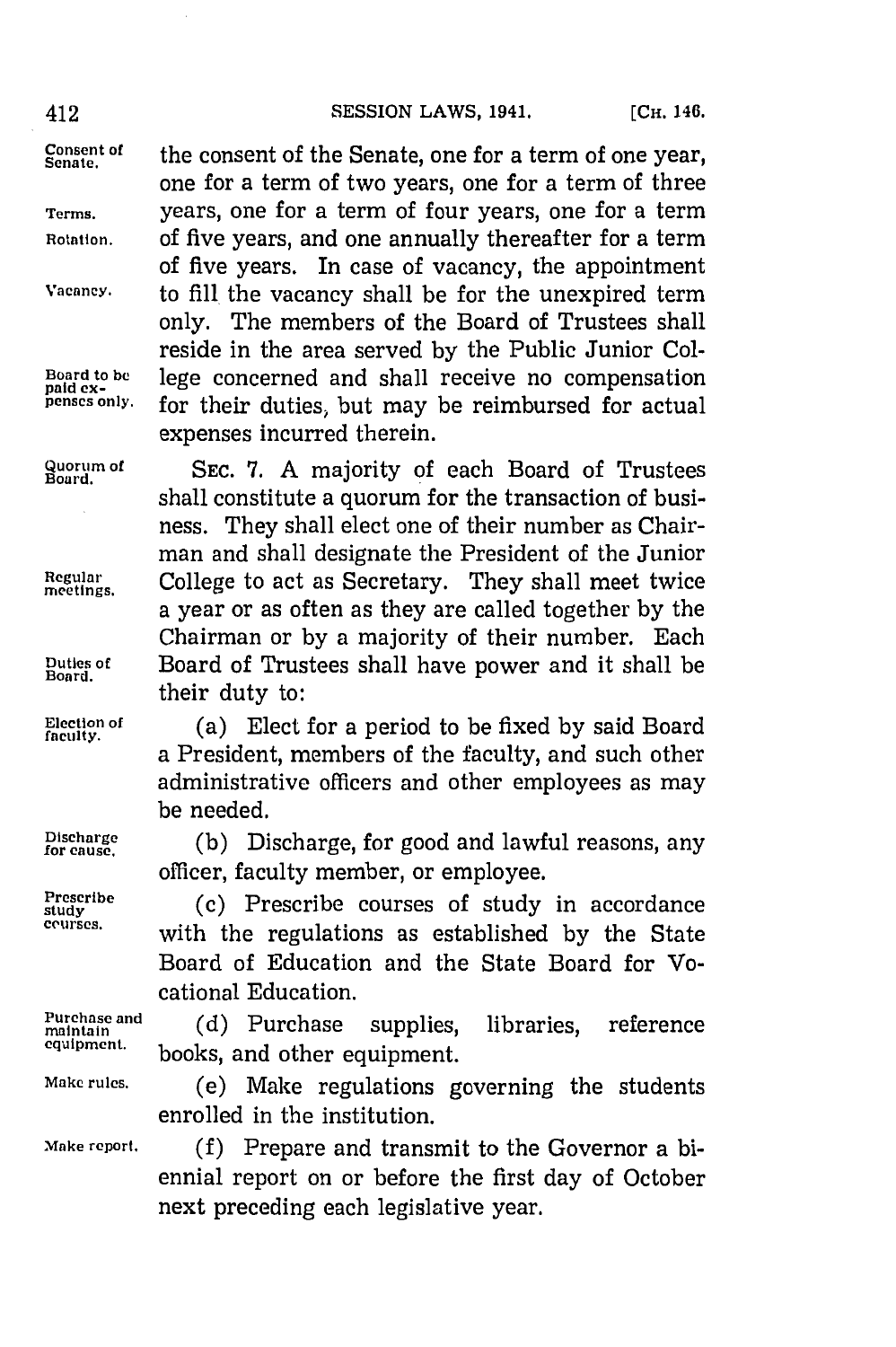(g) Fix the duties of the President, the faculty,  $\frac{Fix}{of}$  duties and other employees.

(h) Plan and supervise all provisions for the **Provide** housing of the Junior College and its equipment.

(i) Perform all other lawful acts necessary to **Other acts.** the administration and operation of the Junior College.

SEC. 8. No member of the Board of Trustees or **Board mem-**<br>bers not to any president, faculty member, or other employee have interest shall have any pecuniary interest in any purchase or expenditure for equipment or supplies for the Junior College. The penalty for such act shall be **Penalty**. removal from office, or from employment **by** the Junior College.

**SEC. 9.** The state shall provide for the main- **Maintenance** tenance of each public Junior College the sum of seventy-five dollars **(\$75)** per student per year for general education, and one hundred dollars **(\$100)** per student per year for vocational education, up to a maximum of ten thousand dollars **(\$10,000)** per **Maximum.** year for any one Junior College. Not more than twelve Junior Colleges shall be organized under the Limitor provisions of this act. If funds are not available in any given year to pay the full amount the available funds shall be prorated. The manner of apportionment, and regulations therefor, shall be prescribed by Apportionthe State Board of Education: *Provided, however,* **State Board.** That funds furnished **by** the state under the provisions of the act shall not be used to pay any of the existing indebtedness of any such Junior College or to pay any indebtedness incurred in refinancing any existing indebtedness.

SEC. 10. Subject to the approval of the State **Trustees** to Board of Education, the Board of Trustees of each **fees.** Public Junior College may prescribe uniform fees to be paid **by** the students enrolled in that Junior College, and enter into contracts with students for the payment of such fees. **All** such fees shall be pay-